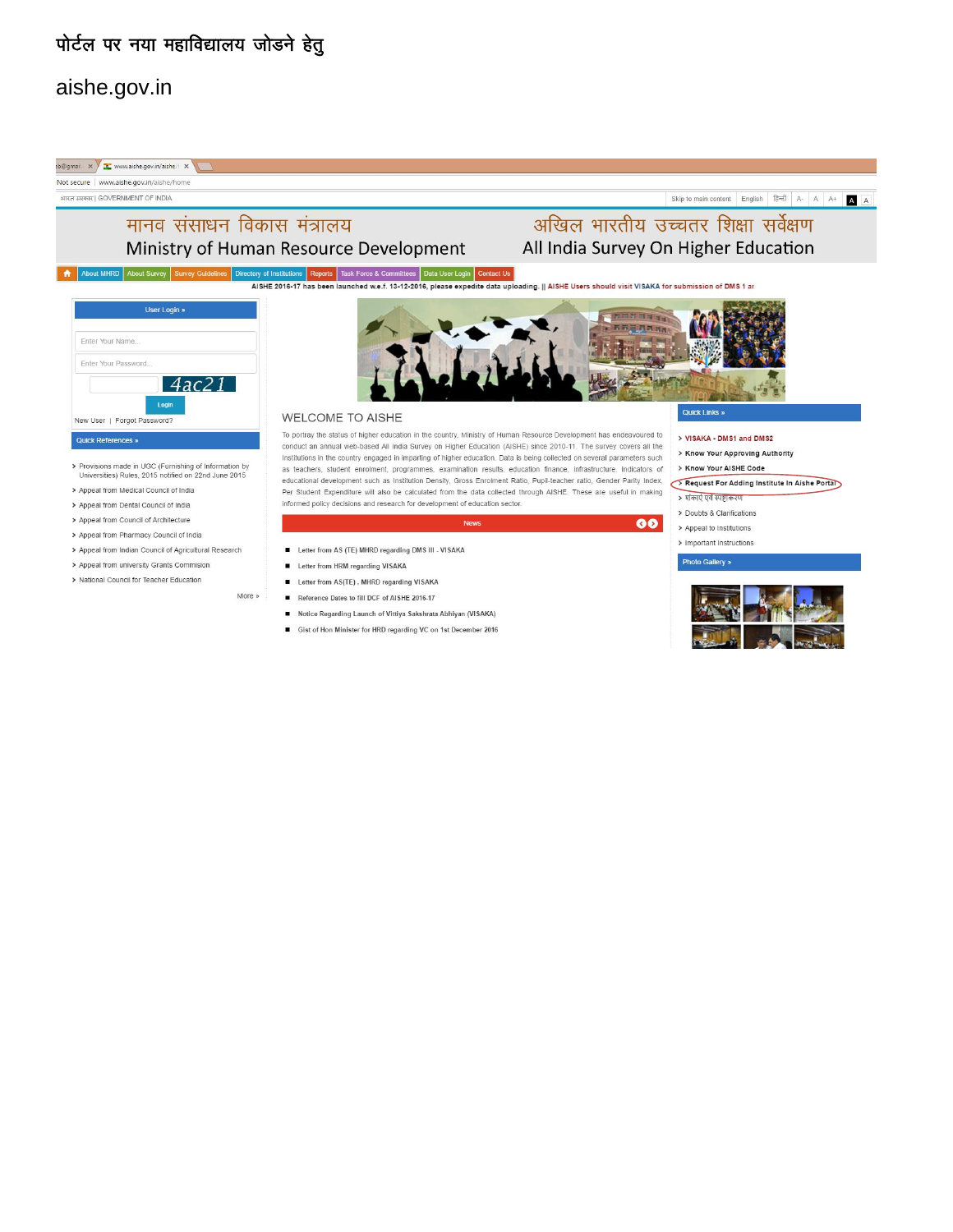## Request Form for adding Institution

| <b>Nodal Officer Profile</b>                |                                                        |
|---------------------------------------------|--------------------------------------------------------|
| Officer Name *                              |                                                        |
|                                             |                                                        |
| Designation *                               |                                                        |
|                                             |                                                        |
| Email*                                      |                                                        |
| (e.g. userid@123.com)                       |                                                        |
| <b>Phone Landline</b>                       |                                                        |
|                                             | Allowed only numbers with STD Code(e.g. 011 21221222). |
| Mobile phone*                               |                                                        |
|                                             |                                                        |
| <b>Institution Details*</b>                 |                                                        |
| <b>Institution Category</b>                 |                                                        |
| --Select Institution Type--                 |                                                        |
| Proof of existance of an institution        |                                                        |
| Select a file to upload                     |                                                        |
| Choose File   No file chosen                |                                                        |
|                                             |                                                        |
| <b>Address for correspondence</b><br>Line1* |                                                        |
|                                             |                                                        |
| Line2                                       |                                                        |
|                                             |                                                        |
|                                             |                                                        |
|                                             |                                                        |
| City                                        |                                                        |
|                                             |                                                        |
| State*                                      |                                                        |
| --- SELECT STATE-----                       |                                                        |
| District*                                   |                                                        |
| ---SELECT DISTRICT---                       |                                                        |
| Pin Code *                                  |                                                        |
|                                             |                                                        |
| Verification Code*                          |                                                        |
| 489e3                                       |                                                        |
| Please enter the code shown in the image    |                                                        |
|                                             |                                                        |

 $\textsf{Submit}$ 

Reset

 $\overline{\mathbf{v}}]$ 

 $\overline{\phantom{a}}$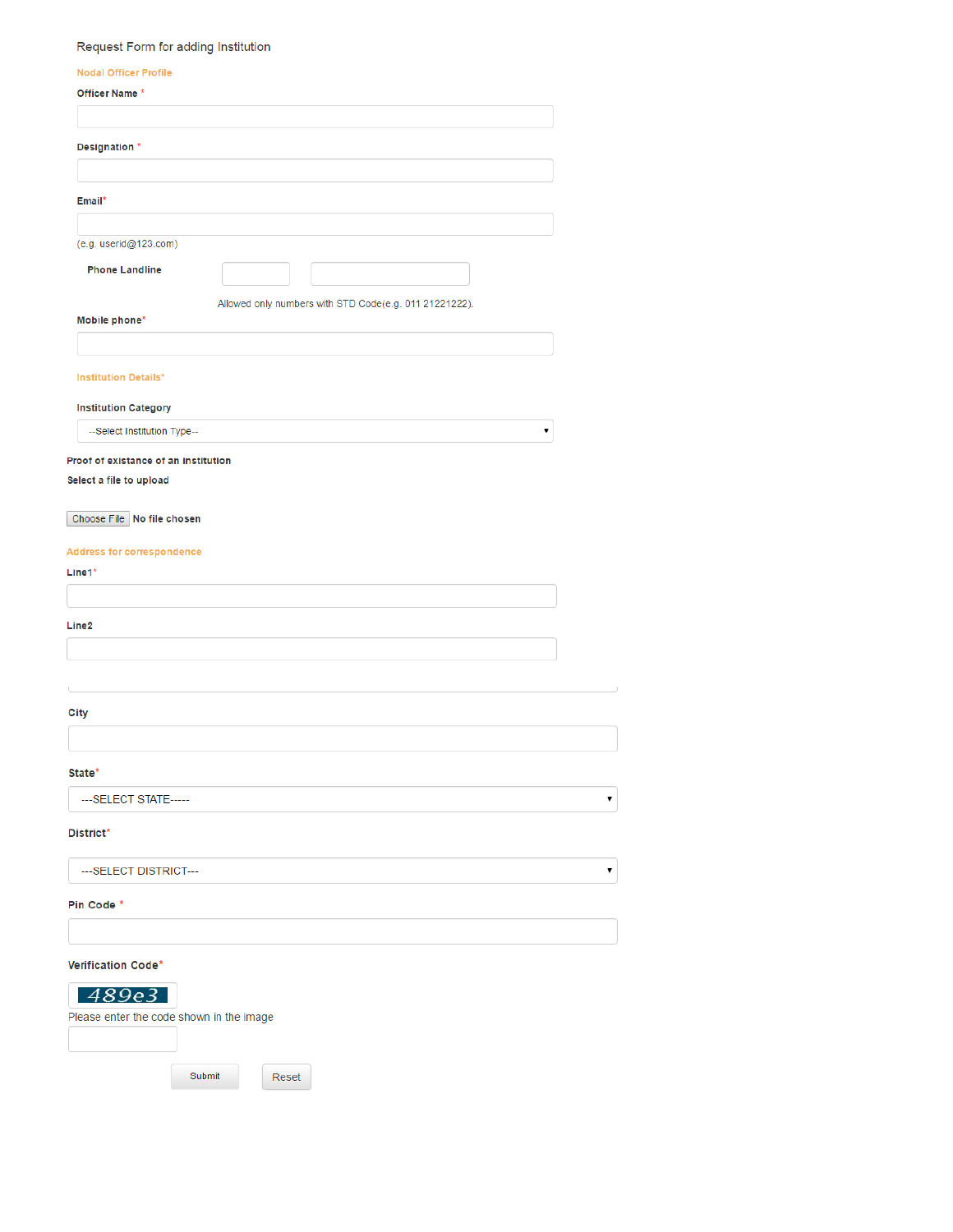# अन्य विश्वविद्याालय से स्थानांतरित महाविद्यालय का नाम पोर्टल पर जोडने हेतु (सागर, छिंदवाडा)

| Request Form for adding Institution |                                                        |
|-------------------------------------|--------------------------------------------------------|
| <b>Nodal Officer Profile</b>        |                                                        |
| Officer Name *                      |                                                        |
| abc                                 |                                                        |
| Designation *                       |                                                        |
| abc                                 |                                                        |
| Email*                              |                                                        |
| abc@gmailc.com                      |                                                        |
| (e.g. userid@123.com)               |                                                        |
| <b>Phone Landline</b>               |                                                        |
|                                     | Allowed only numbers with STD Code(e.g. 011 21221222). |
| Mobile phone*                       |                                                        |
| 1312                                |                                                        |
| <b>Institution Details*</b>         |                                                        |
| <b>Institution Category</b>         |                                                        |
| --COLLEGE--                         | 7                                                      |
| Name*                               |                                                        |
| abc                                 |                                                        |
| State*                              |                                                        |
| <b>MADHYA PRADESH</b>               | ▼                                                      |
| District*                           |                                                        |
| <b>JABALPUR</b>                     |                                                        |
| Location:*                          |                                                        |

 $\circ$  Rural  $\circ$  Urban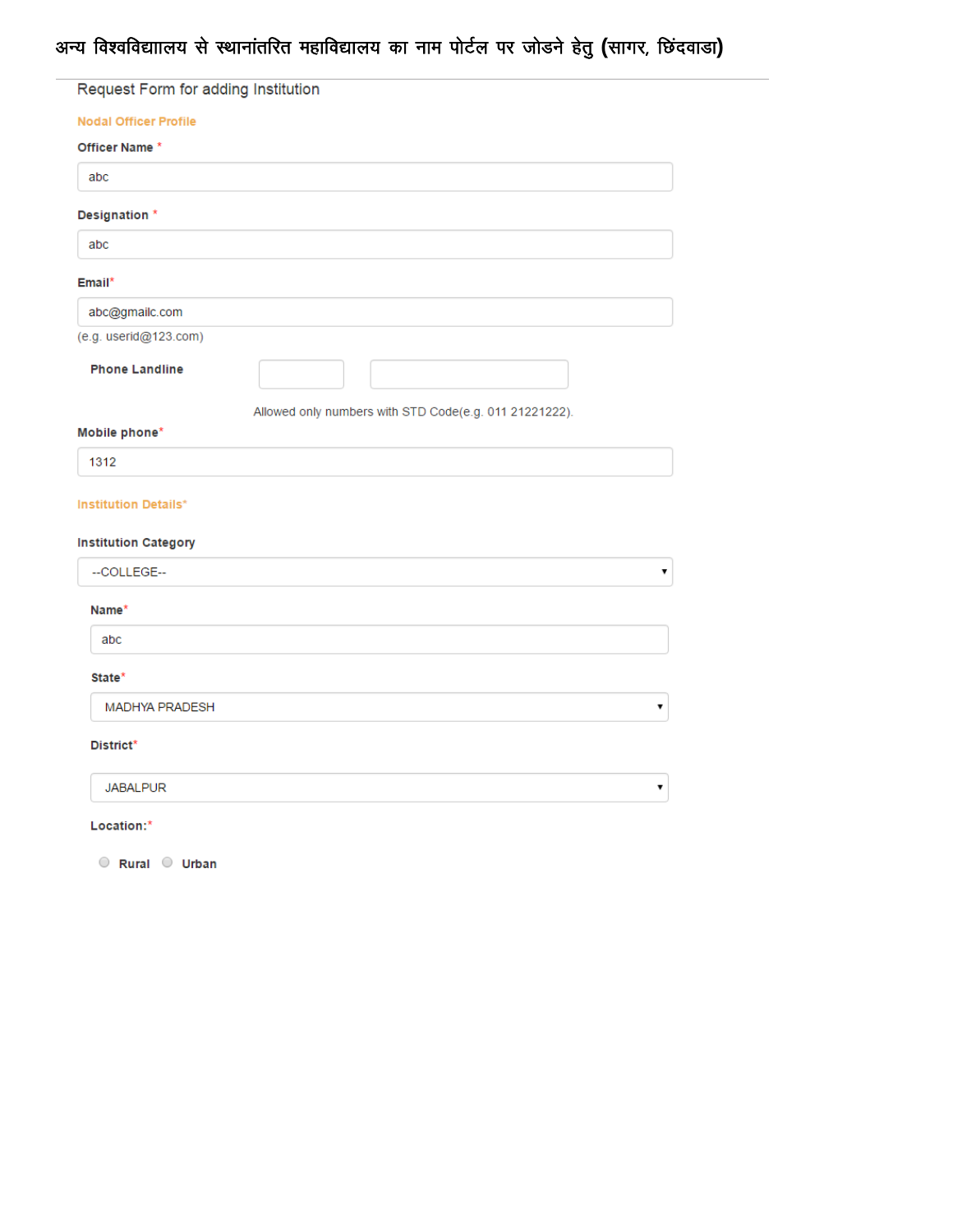| College Type*                                              |  |
|------------------------------------------------------------|--|
| Affiliated College                                         |  |
| Management Type*                                           |  |
| ---SELECT------                                            |  |
| Affiliating University State*                              |  |
| <b>MADHYA PRADESH</b>                                      |  |
| Affiliating University Name*                               |  |
| RANI DURGAVATI VISHWAVIDYALAYA, JABALPUR                   |  |
| Is Institution Affiliated earlier to any other University* |  |
| <b>YES</b>                                                 |  |
| Name Of Other Affiliated University*                       |  |
| DR. HARISINGH GAUR VISHWAVIDYALAYA, SAGAR                  |  |
| Year from Which Admission Started*                         |  |
| 2016 - 2017                                                |  |
|                                                            |  |
| Proof of existance of an institution                       |  |
| Select a file to upload                                    |  |
| Choose File No file chosen                                 |  |

 $\pmb{\mathrm{v}}$ 

 $\pmb{\mathrm{v}}$ 

 $\pmb{\mathrm{v}}$ 

 $\mathbf{v}$ 

 $\mathbf{v}$ 

 $\overline{\mathbf{r}}$ 

 $\left\vert \mathbf{v}\right\vert$ 

## Address for correspondence

 $Line1*$ 

÷  $\overline{\phantom{a}}$ 

Line2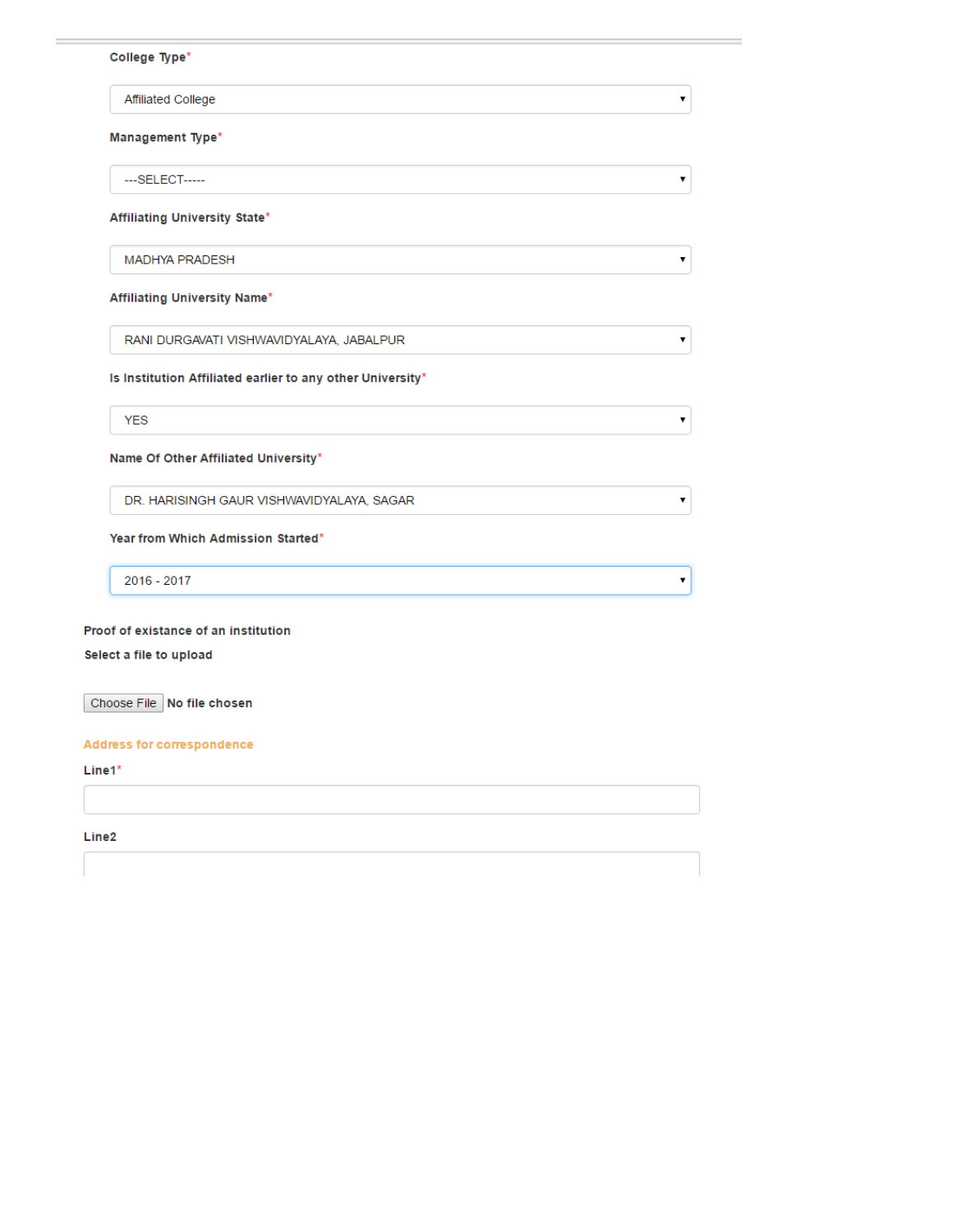|  | <b>Year from Which Admission Started</b> |  |
|--|------------------------------------------|--|

2016 - 2017

 $\frac{1}{\sqrt{2}}\int_{0}^{\sqrt{2}}\frac{1}{\sqrt{2}}\left( \frac{1}{\sqrt{2}}\right) \left( \frac{1}{\sqrt{2}}\right) \left( \frac{1}{\sqrt{2}}\right) \left( \frac{1}{\sqrt{2}}\right) \left( \frac{1}{\sqrt{2}}\right) \left( \frac{1}{\sqrt{2}}\right) \left( \frac{1}{\sqrt{2}}\right) \left( \frac{1}{\sqrt{2}}\right) \left( \frac{1}{\sqrt{2}}\right) \left( \frac{1}{\sqrt{2}}\right) \left( \frac{1}{\sqrt{2}}\right) \left( \frac{1}{\sqrt{2}}$ 

Proof of existance of an institution

#### Select a file to upload

Choose File No file chosen

#### **Address for correspondence**

Line1\* Line<sub>2</sub> **City** State\* ---SELECT STATE----- $\pmb{\mathrm{v}}$ District\* --- SELECT DISTRICT--- $\pmb{\mathrm{v}}$ Pin Code\* Verification Code\* 489e3 Please enter the code shown in the image Submit Reset

 $\pmb{\mathrm{v}}$ 

ऑनलाईन आवेदन के समय संबद्धता इत्यादि की प्रति अपलोड करना सुनिश्चित करें।'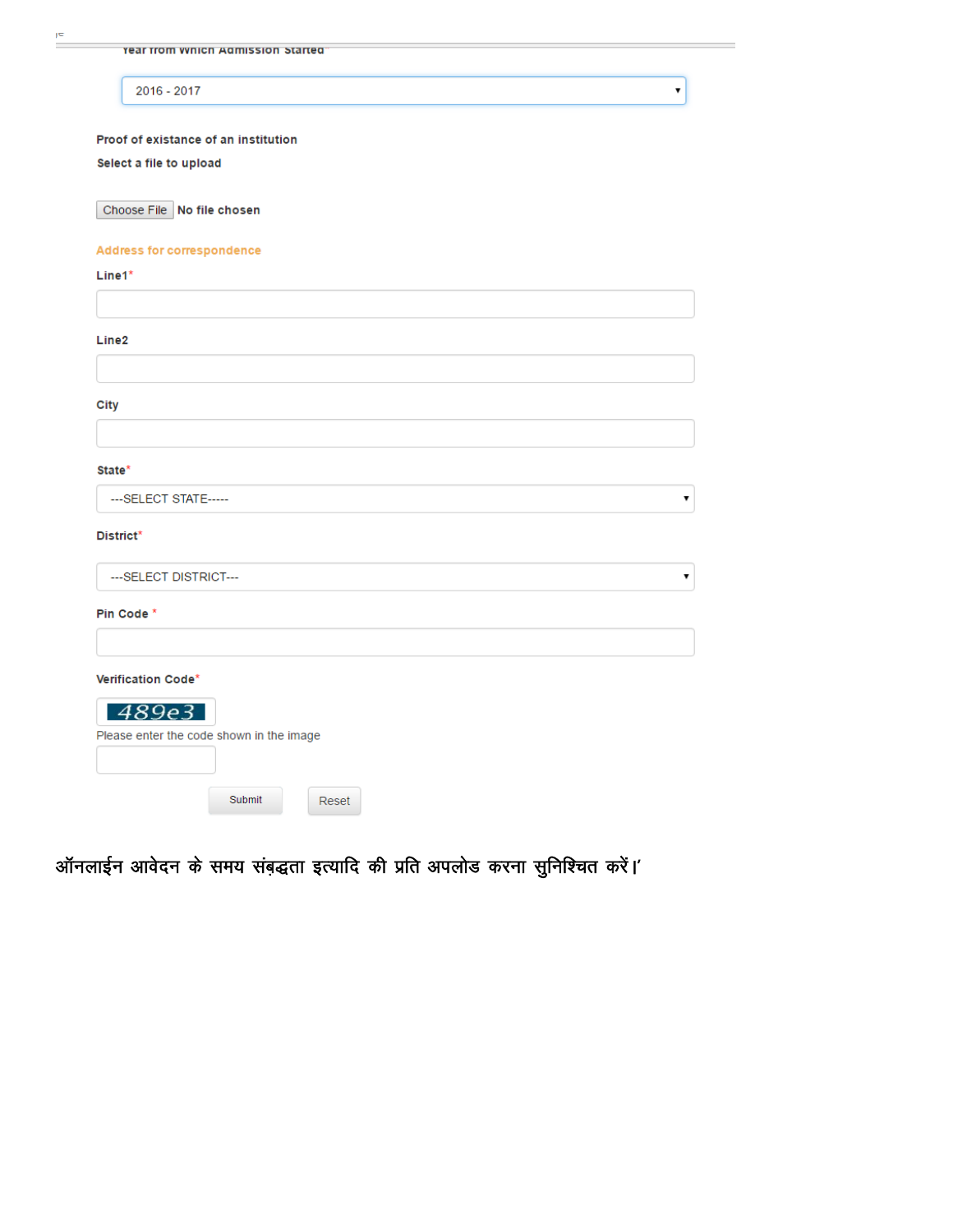# पोर्टल पर महाविद्यालय का नाम जुड़ने के पश्चाल महाविद्यालय को स्वयं पंजीयन करना होगा।



यूजर आई.डी. अनुमोदन हेतु प्राचार्य प्रमाणीकरण (authentication) हेतु पत्र के माध्यन से आवेदन करें।

यूजर आई.डी अनुमोदन के पश्चात लागिन कर फार्म डाउनलोड कर उसे भरना है।

Check form के पश्चात पोर्टल पर अपलोड करना होगा।

इसके पश्चात Download Certificate पर जाकर वर्तमान सत्र का प्रमाणपत्र प्रिंट कर एन.ओ.सी. फार्म के साथ संलग्न करें ।

असुविधा की स्थिति में **support-aishe@nic.in** पर मेल करें ।